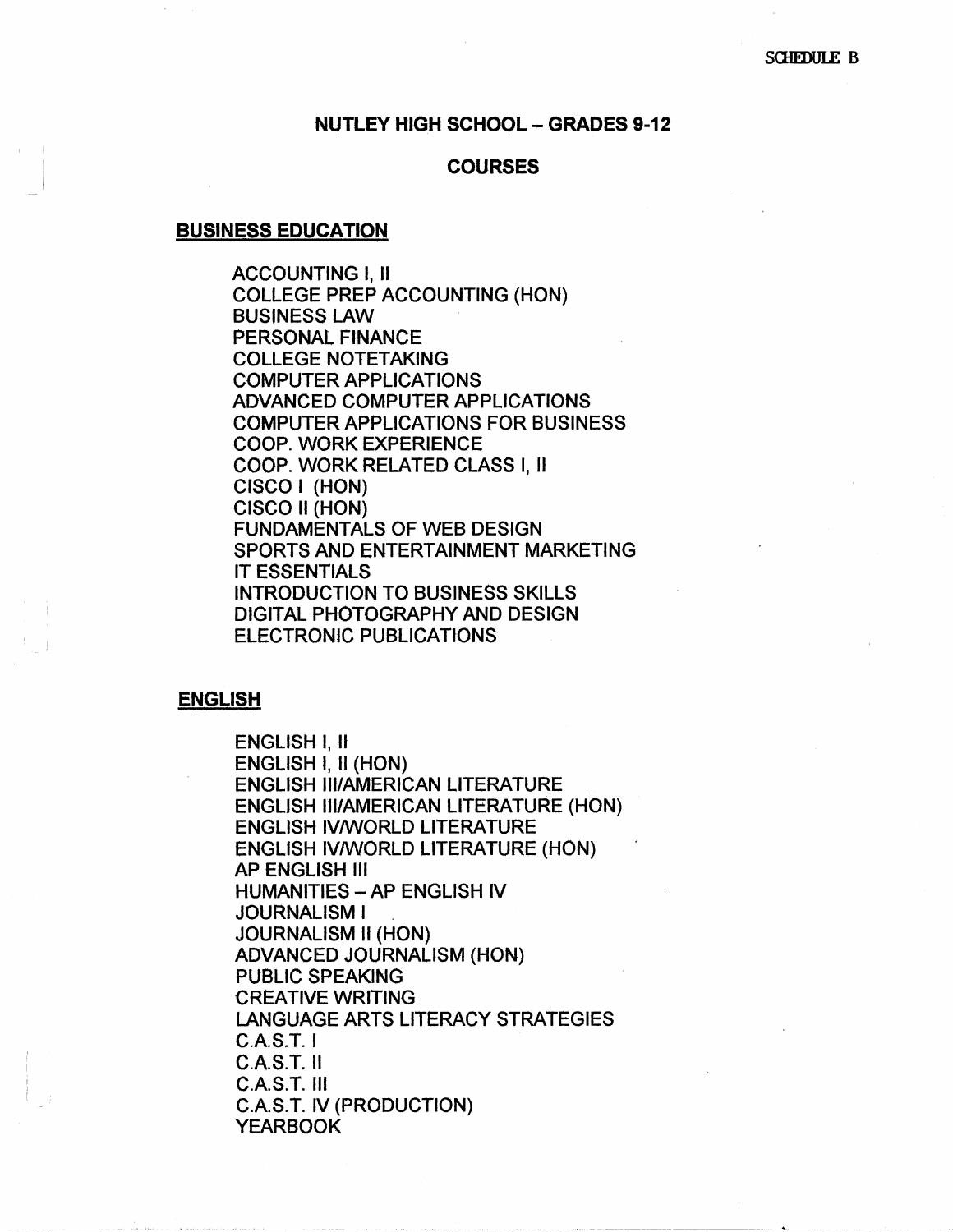### **MATHEMATICS**

PRE-ALGEBRA TRANSITION MATH INTEGRATED MATH ALGEBRA I, II BASIC ALGEBRA I, II PLANE GEOMETRY BASIC GEOMETRY SELECTED TOPICS IN MATHEMATICS PRECALCULUS ACCELERATED ALGEBRA II (HON) ACCELERATED GEOMETRY (HON) ADVANCED MATHEMATICS (HON) AP CALCULUS CALCULUS (HON) MATHEMATICS-BASIC SKILLS AP STATISTICS MATH ANALYSIS

#### **MUSIC**

CONCERT BAND CHORALETTES INTRODUCTION TO VOCAL MUSIC MUSIC FUNDAMENTALS I, II **ORCHESTRA OCTETS** HISTORY AND APRECIATION OF MUSIC JAZZ ENSEMBLE CONCERT CHOIR INSTRUMENTAL LESSONS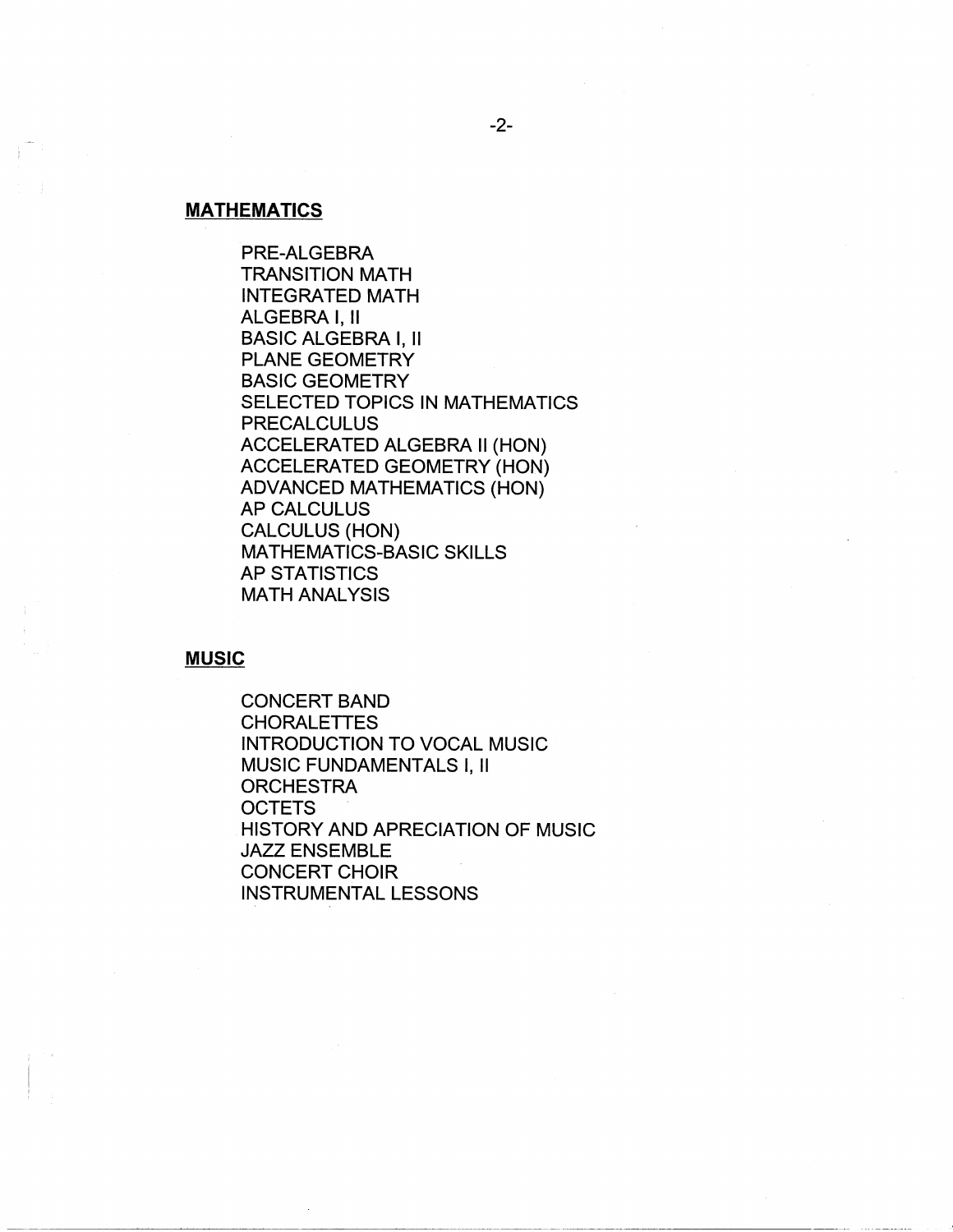### **FINE/INDUSTRIAL ARTS**

ART I, II ADVANCED ART PRACTICAL ELECTRICITY ELECTRONICS ADVANCED ELECTRONICS MECHANICAL DRAWING I MECHANICAL DRAWING II (Residential Architectural Design) MECHANICAL DRAWING Ill (Civil Architectural Design) MECHANICAL DRAWING IV (Senior Architectural Design) METALS I (Metalworking) METALS II (Metal Fabrication) METALS HI (Advanced Metals) WOODS I (Woodworking) WOODS II (Furniture Fabrication) WOODS Ill (Carpentry) PHOTOGRAPHY CULINARY ARTS ADVANCED CULINARY ARTS

### **WORLD LANGUAGES**

FRENCH I, 11, Ill FRENCH IV (HON) **AP FRENCH V** ITALIAN I, II, Ill ITALIAN IV & V (HON) AP ITALIAN V SPANISH I, II, Ill SPANISH IV & V (HON) **AP SPANISH V** LATIN I, II, Ill LATIN IV (HON) **AP LATIN V** ENGLISH AS A SECOND LANGUAGE I, 11, Ill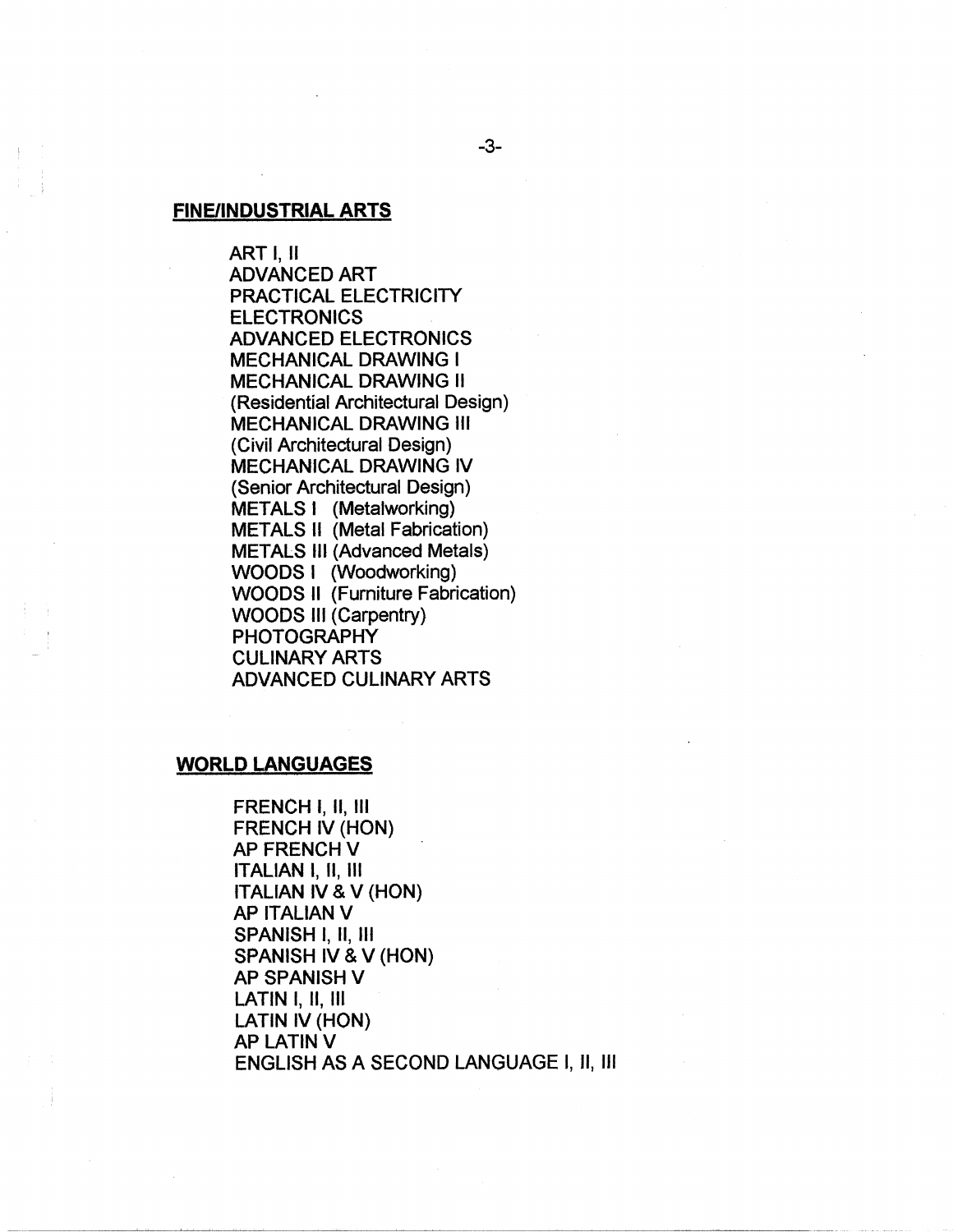## **SCIENCE**

EARTH/SPACE SCIENCE ENVIRONMENTAL SCIENCE COLLEGE BIOLOGY ACCELERATED BIOLOGY (HON) INTRODUCTION TO PHYSICAL SCIENCE (IPS) PHYSICAL SCIENCE BIOLOGY FOR LIVING CHEMISTRY (HON) COLLEGE CHEMISTRY MICROBIOLOGY PHYSICS HUMAN PHYSIOLOGY HUMAN PHYSIOLOGY (HON) AP BIOLOGY AP CHEMISTRY AP PHYSICS AP ENVIRONMENTAL SCIENCE **HEALTH DYNAMICS** PHYSICS HONORS

#### **SOCIAL STUDIES**

EUROPEAN HISTORY RUSSIAN/EAST ASIAN HISTORY (HON) WORLD CULTURES WORLD CULTURES (HON) UNITED STATES HISTORY I UNITED STATES HISTORY I (HON) UNITED STATES HISTORY II UNITED STATES HISTORY II (HON) SOCIOLOGY AP GOVERNMENT AND POLITICS AP UNITED STATES HISTORY MACRO ECONOMICS AP ECONOMICS MACRO ARCHAEOLOGY OF ANCIENT WORLD

### **PHYSICAL EDUCATION**

PHYSICAL EDUCATION I, II, III, IV HEALTH I, II, III, IV

Dated: May 5, 2005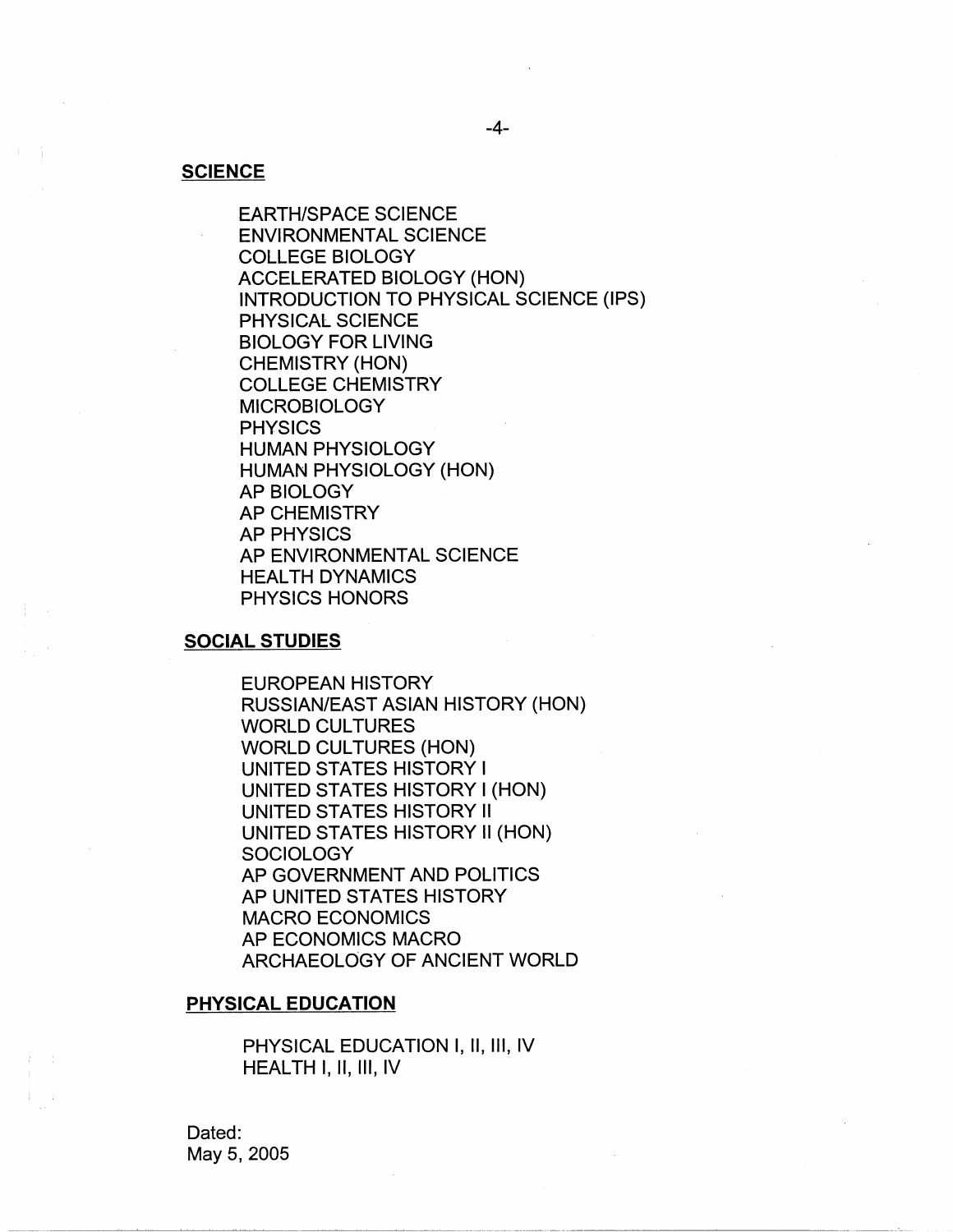## **FRANKLIN SCHOOL**

## **GRADE 7 CURRICULUM**

ENGLISH AS A SECOND LANGUAGE **ENGLISH** ENGLISH VECTOR ENGLISH (IC) . ENGLISH (INC) ENGLISH - SLD WILSON READING - SLD COMPUTER & WRITING SOCIAL STUDIES SOCIAL STUDIES VECTOR SOCIAL STUDIES (INC) SOCIAL STUDIES - SLD ALGEBRA I MATHEMATICS VECTOR MATHEMATICS 2, 3, 4 MATHEMATICS 3 (INC) MATHEMATICS - SLD **SCIENCE** SCIENCE VECTOR SCIENCE (INC) SCIENCE - SLD SPANISH IA FRENCH IA LATIN IA ITALIAN IA **CHORALE** . CONCERT CHOIR **DEBONAIRES** BAND **ORCHESTRA** INSTRUMENTAL MUSIC LANGUAGE ARTS LITERATURE/WRITING BASIC SKILLS READING/WRITING BASIC SKILLS MATHEMATICS RESOURCE CENTER SUPPORT PRACTICAL ARTS ART? GENERAL MUSIC 7 KEY TYPING 7 COMPUTER APPLICATION 7 FINE ARTS PHYSICAL EDUCATION HEALTH LIFE CENTER CAREER EDUCATION STUDY SKILLS

Dated: May 5, 2005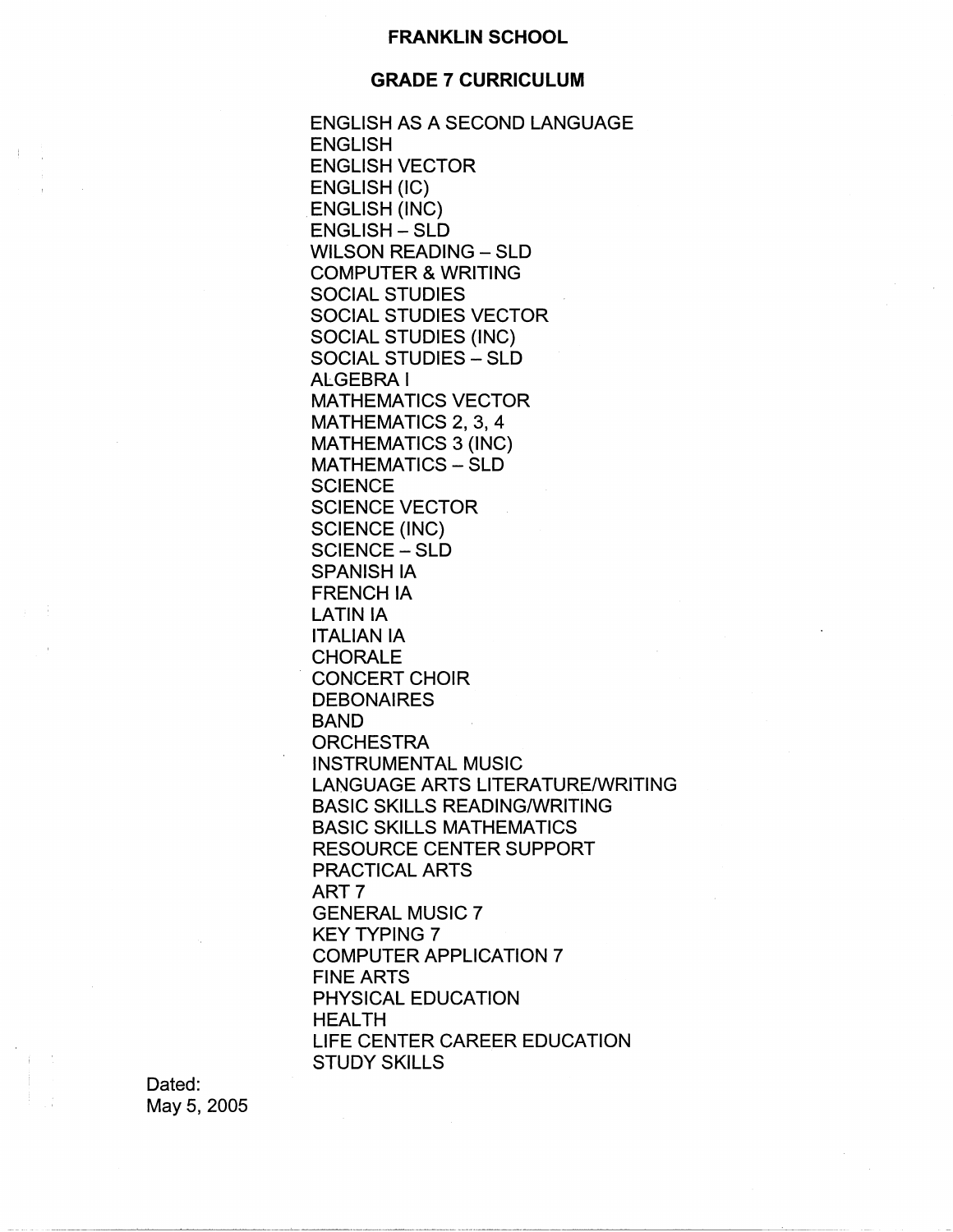# **FRANKLIN SCHOOL**

## **GRADE 8 CURRICULUM**

ENGLISH AS A SECOND LANGUAGE **ENGLISH** ENGLISH VECTOR ENGLISH (IC) ENGLISH (INC) ENGLISH - SLD WILSON READING - SLD COMPUTER & WRITING SOCIAL STUDIES SOCIAL STUDIES VECTOR SOCIAL STUDIES (INC) SOCIAL STUDIES - SLD ALGEBRA I ACCELERATED GEOMETRY MATHEMATICS 2, 3, 4 MATHEMATICS 3 (INC) MATHEMATICS - SLD **SCIENCE** SCIENCE VECTOR SCIENCE (INC) SCIENCE - SLD SPANISH 18 **FRENCH IB** ITALIAN 18 LATIN 18 LITERATURE/MEDIA CONNECTIONS CHORALE CONCERT CHOIR **DEBONAIRES** BAND **ORCHESTRA** INSTRUMENTAL MUSIC BASIC SKILLS READING/WRITING BASIC SKILLS MATHEMATICS RESOURCE ROOM SUPPORT KEYBOARDING/WORD PROCESSING COMPUTER WRITING/CONSUMER MATH - SLD LIFE SKILLS VISUAL ARTS COMPREHENSION STRATEGIES/WRITING ADVANCED ART CREATIVE ARTS PHYSICAL EDUCATION HEALTH LIFE CENTER CAREER EDUCATION STUDY SKILLS

---~----------

Dated: May 5, 2005